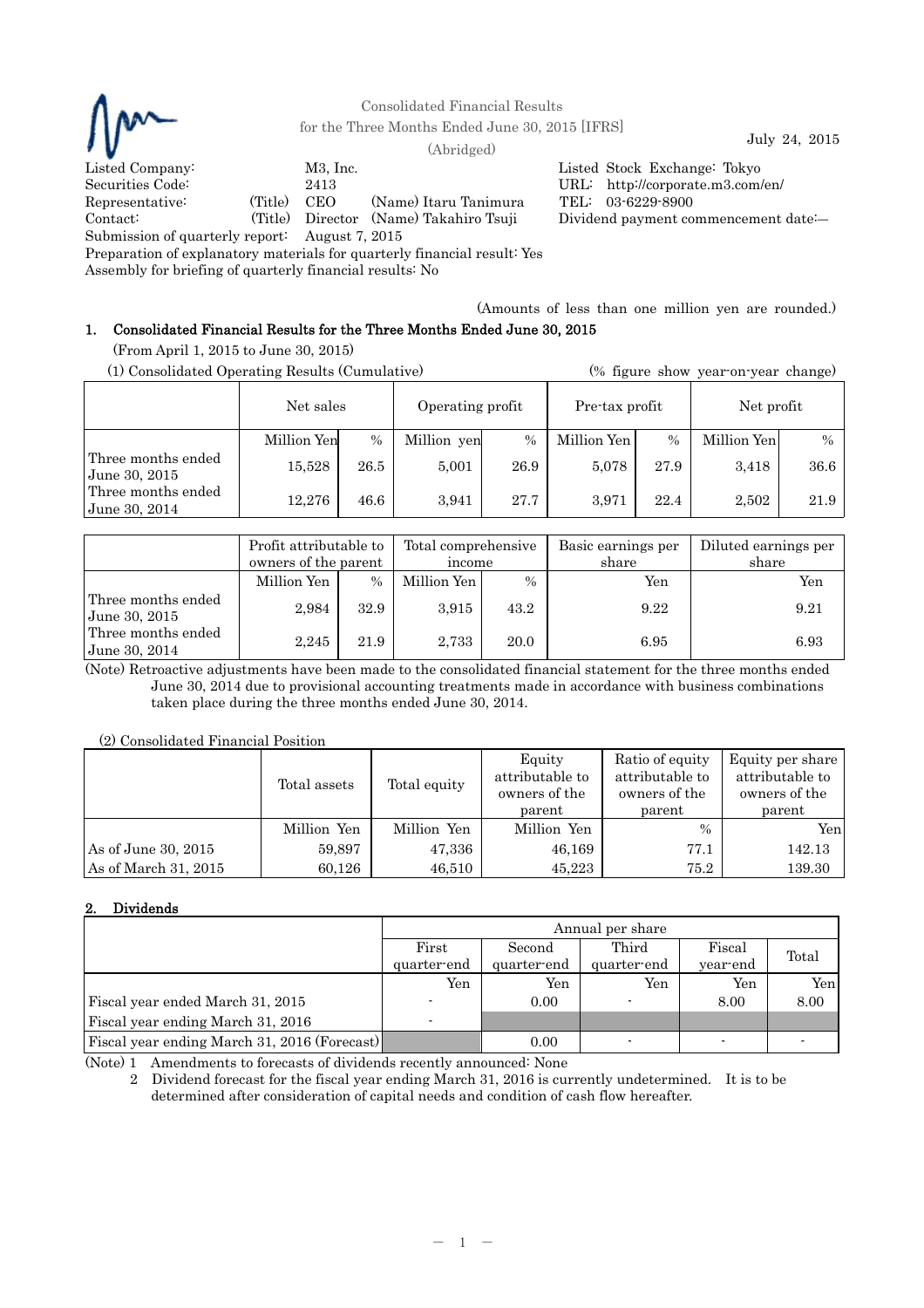# 3. Consolidated Financial Results Forecast for the Fiscal Year Ending March 31, 2016

| $\mu$ rom hpm 1, 2010 to march 01, 2010/ |           |      |                  |               |                |      |            |          |                                                      |      |                                |
|------------------------------------------|-----------|------|------------------|---------------|----------------|------|------------|----------|------------------------------------------------------|------|--------------------------------|
|                                          | Net sales |      | Operating profit |               | Pre-tax profit |      | Net profit |          | Profit<br>attributable to<br>owners of the<br>parent |      | Basic<br>earnings per<br>share |
|                                          | Million   | $\%$ | Million          | $\frac{0}{0}$ | Million        | $\%$ | Million    | $\%$     | Million                                              | $\%$ | Yen                            |
|                                          | Yen       |      | Yen              |               | Yen            |      | Yen        |          | Yen                                                  |      |                                |
| First Half                               | 29,000    | 17.7 | 8.500            | $13.1\,$      | 8.500          | 12.5 | 5.200      | 8.0      | 4,800                                                | 8.0  | 14.84                          |
| Annual                                   | 63,000    | 22.7 | 19.000           | 18.3          | 19.000         | 17.5 | 12.000     | $15.1\,$ | 11.300                                               | 15.8 | 34.93                          |

(From April 1, 2015 to March 31, 2016)

(Note) 1 Amendments to forecasts of financial results recently announced: None

2 Basic earnings per share has been calculated using 323,523,438 shares, which is the average number of issued shares during the three months ended June 30, 2015.

## ※ Notes

(1) Changes in significant subsidiaries during the period (changes in specific subsidiaries accompanying changes in scope of consolidation): None

(2) Changes in accounting policies and accounting estimates:

(i) Changes in accounting policies required by IFRS: None

(ii) Changes in accounting policies other than item (i) above: None

(iii) Changes in accounting estimates: None

(3) Number of shares issued (common stock)

| (i) Number of shares outstanding at the end of the period (including treasury shares) |             |        |  |  |  |
|---------------------------------------------------------------------------------------|-------------|--------|--|--|--|
| As of June 30, 2015                                                                   | 323,597,800 | shares |  |  |  |
| As of March 31, 2015                                                                  | 323,499,400 | shares |  |  |  |
| (ii) Number of treasury stock at the end of the period                                |             |        |  |  |  |
| As of June 30, 2015                                                                   | 32,400      | shares |  |  |  |
| As of March 31, 2015                                                                  | 32,400      | shares |  |  |  |
| (iii) Average number of shares during the period (cumulative)                         |             |        |  |  |  |
| As of June 30, 2015                                                                   | 323,523,438 | shares |  |  |  |
| As of June 30, 2014                                                                   | 323,256,077 | shares |  |  |  |

※ Indication regarding implementation status of the quarterly review procedures

This quarterly financial report is outside the scope of the review procedures for quarterly financial statements under the Financial Instruments and Exchange Act. At the time of disclosure of this quarterly financial report, review procedures for the Quarterly Consolidated Financial Statements are in progress.

※ Explanation of proper use of financial results forecasts, and other special matters

(Caution regarding statements concerning the future)

The forward-looking statements herein are based on information available to the Company and on certain assumptions deemed to be reasonable at the date of publication of this document. They are not intended as the Company's commitment to achieve such forecasts, and actual results may differ significantly due to various factors.

(Explanatory materials for quarterly financial result)

Explanatory materials for quarterly financial result will be posted on our website on Friday, July 24, 2015.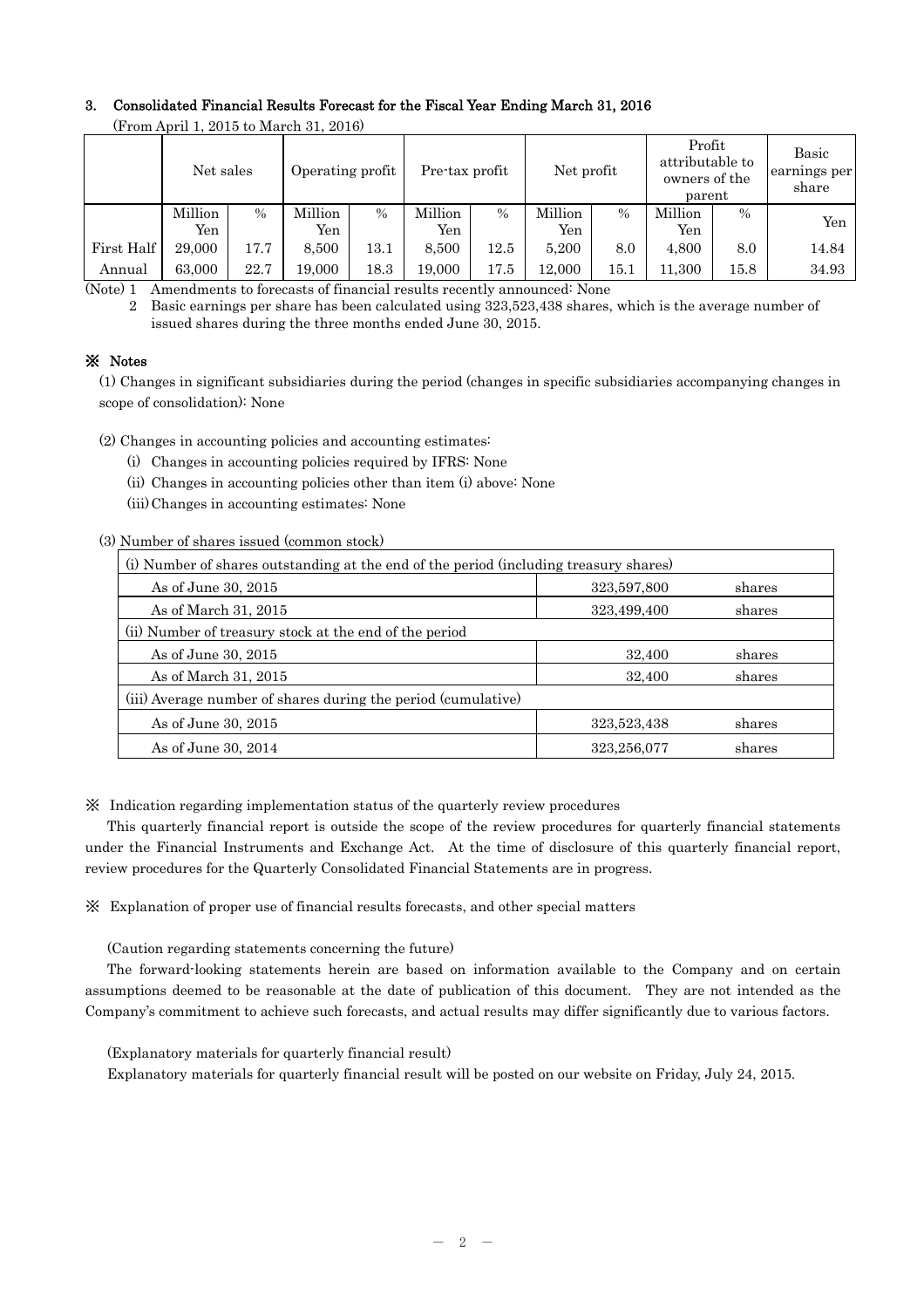## 1. Qualitative Information on Quarterly Results

## (1) Explanation of consolidated operating results

Various services are provided through the "m3.com" website designed for medical professionals with over approximately 250,000 registered physician members.

Existing services remained stable with further penetration of the client base across each service. Marketing support services ("MR-kun Family") targeting pharmaceutical companies offers a selection of services catering to various agendas and purposes, and include the basic "Affiliates" (Teikei Kigyo) service which a majority of key pharmaceutical companies operating within Japan are already utilizing, "MR-kun" service which provides continuous information via proactive reception by member physicians on the "m3.com" platform, and "m3MT" service which provides a more direct approach to member physicians via e-mail.

In addition, services centered around "Mr. Finder" (Chiken-Kun) which excavates institutions and patient participants for clinical trials, are provided by Mebix Inc. in IT supported large-scale clinical studies, by MIC Medical Corp and MEDISCIENCE Planning Inc. in clinical trial operations, by SMOs e-SMO Inc. and Neues Co, Ltd ("Neues" below) in administrative and operations support at medical institutions, and by Integrated Development Associates in global drug development support mainly for overseas bio-pharmaceutical companies looking to integrate Japan and the rest of Asia into their studies.

Furthermore, expansion of services such as the marketing research service that panel member physicians, "QOL-kun" which provides marketing support for non-medical related corporations targeting physicians, "AskDoctors" (http://www.AskDoctors.jp/) website which connects the general public to member physicians for answers to daily health questions, "Practice Management" (m3.com Kaigyo/Keiei) services which support the establishment and management of clinics, and other platform-linked services are all underway.

Services at M3 Career, Inc. ("M3 Career" below) which provides job search and placement services for physicians and pharmacists, iTICKET Corporation which provides online reservation services for clinics, Reno Medical Inc. which is an medical industry advertisement agency, C.M.S Co.Ltd ("C.M.S" below) which develops and sells of electronic medical record systems, and M3 Marketing, Inc ("M3 Marketing" below) which develops and provides next generation "Medical Marketers," are also all being expanded. In addition, Nouvelle Place Inc., which produces media contents such as medical product advertisement and sales material, was acquired in June, 2015.

As for business overseas, services towards pharmaceutical companies that take advantage of the U.S. portal website, "MDLinx" designed for healthcare professionals, continues to expand along with the M&A led growth of the career services for physicians. The site now has over 600,000 registered physicians, which was boosted in part by formed partnerships. The U.K. portal website, "Doctors.net.uk," with roughly 200,000 registered physician members, is also expanding services for pharmaceutical companies to now include the UK version of MR-kun. Furthermore, the China portal website has now topped one million registered physician members, and the Chinese version of MR-kun has been expanding steadily.

Additionally, membership and panel participation at websites operated by M3 group starting with Japan, U.S., U.K., China, and Korea, now totals over 2.5 million physicians, enabling provision of marketing research services that span across a global scale.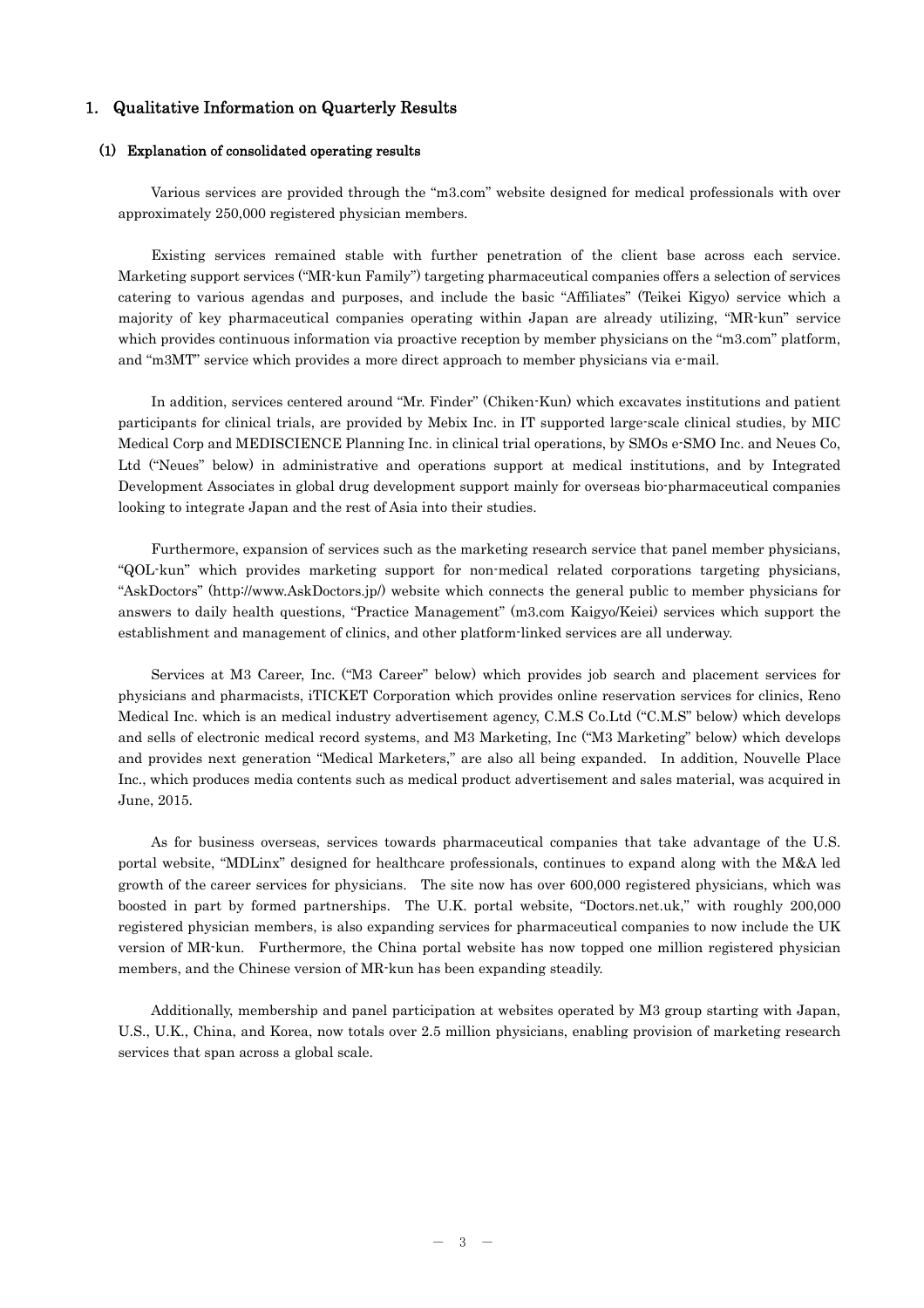| Consolidated quarterly results for the first quarter (cumulative) is as below. | (Unit: Million Yen) |                    |               |          |                       |
|--------------------------------------------------------------------------------|---------------------|--------------------|---------------|----------|-----------------------|
|                                                                                | Three months ended  | Three months ended |               |          | (Reference)           |
|                                                                                | June 30, 2014       | June 30, 2015      | First quarter |          | Previous consolidated |
|                                                                                | $(April 1, 2014$ to | (April 1, 2015 to  |               |          | fiscal year           |
|                                                                                | June 30, 2014,      | June 30, 2015,     | comparison    |          | (April 1, 2014 to     |
|                                                                                | cumulative)         | cumulative)        |               |          | March 31, 2015)       |
| Net sales                                                                      | 12.276              | 15,528             | $+3,252$      | $+26.5%$ | 51,346                |
| Operating Profit                                                               | 3,941               | 5,001              | $+1,060$      | $+26.9%$ | 16,061                |
| Pre-Tax Profit                                                                 | 3,971               | 5,078              | $+1,107$      | $+27.9%$ | 16,174                |
| Net Profit                                                                     | 2,502               | 3,418              | $+916$        | $+36.6%$ | 10,428                |

Notes: Retroactive adjustments have been made to the consolidated financial statement for the three months ended June 30, 2014 due to provisional accounting treatments made in accordance with business combinations taken place during the three months ended June 30, 2014.

| (Segment results)                                              |                   |                                                                                              |                                                                                           | (Unit: Million yen)         |            |
|----------------------------------------------------------------|-------------------|----------------------------------------------------------------------------------------------|-------------------------------------------------------------------------------------------|-----------------------------|------------|
|                                                                |                   | Three months<br>ended<br>June 30, 2014<br>(April 1, 2014 to<br>June 30, 2014,<br>cumulative) | Three months ended<br>June 30, 2015<br>(April 1, 2015 to<br>June 30, 2015,<br>cumulative) | First quarter<br>comparison |            |
| Medical Portal                                                 | Segment Net Sales | 5,734                                                                                        | 6,378                                                                                     | $+644$                      | $+11.2%$   |
|                                                                | Segment Profit    | 3,457                                                                                        | 4,015                                                                                     | $+558$                      | $+16.2%$   |
| <b>Evidence Solution</b>                                       | Segment Net Sales | 3,181                                                                                        | 4,862                                                                                     | $+1,681$                    | $+52.9%$   |
|                                                                | Segment Profit    | 267                                                                                          | 909                                                                                       | $+642$                      | $+240.8%$  |
|                                                                | Segment Net Sales | 2,237                                                                                        | 3,130                                                                                     | $+893$                      | $+39.9%$   |
| Overseas                                                       | Segment Profit    | 231                                                                                          | 238                                                                                       | $+7$                        | $+3.1%$    |
| Clinical Platform                                              | Segment Net Sales | 680                                                                                          | 566                                                                                       | (114)                       | $(16.8\%)$ |
|                                                                | Segment Profit    | 53                                                                                           | 34                                                                                        | (19)                        | $(35.0\%)$ |
|                                                                | Segment Net Sales | 285                                                                                          | 335                                                                                       | $+49$                       | $+17.2%$   |
| Sales Platform                                                 | Segment Profit    | (63)                                                                                         | 6                                                                                         | $+68$                       |            |
|                                                                | Segment Net Sales | 343                                                                                          | 446                                                                                       | $+103$                      | $+30.1%$   |
| Others                                                         | Segment Profit    | 56                                                                                           | 64                                                                                        | $+9$                        | $+15.7%$   |
|                                                                | Segment Net Sales | (183)                                                                                        | (188)                                                                                     | $\overline{\phantom{a}}$    |            |
| Adjustment                                                     | Segment Profit    | (60)                                                                                         | (269)                                                                                     | ÷,                          |            |
| Gains from remeasurement accompanying<br>business combinations |                   |                                                                                              | 3                                                                                         | $+3$                        |            |
|                                                                | Net Sales         | 12,276                                                                                       | 15,528                                                                                    | $+3,252$                    | $+26.5%$   |
| Total                                                          | Operating Profit  | 3,941                                                                                        | 5,001                                                                                     | $+1,060$                    | $+26.9%$   |

Note: Retroactive adjustments have been made to the consolidated financial statement for the three months ended June 30, 2014 due to provisional accounting treatments made in accordance with business combinations taken place during the three months ended June 30, 2014.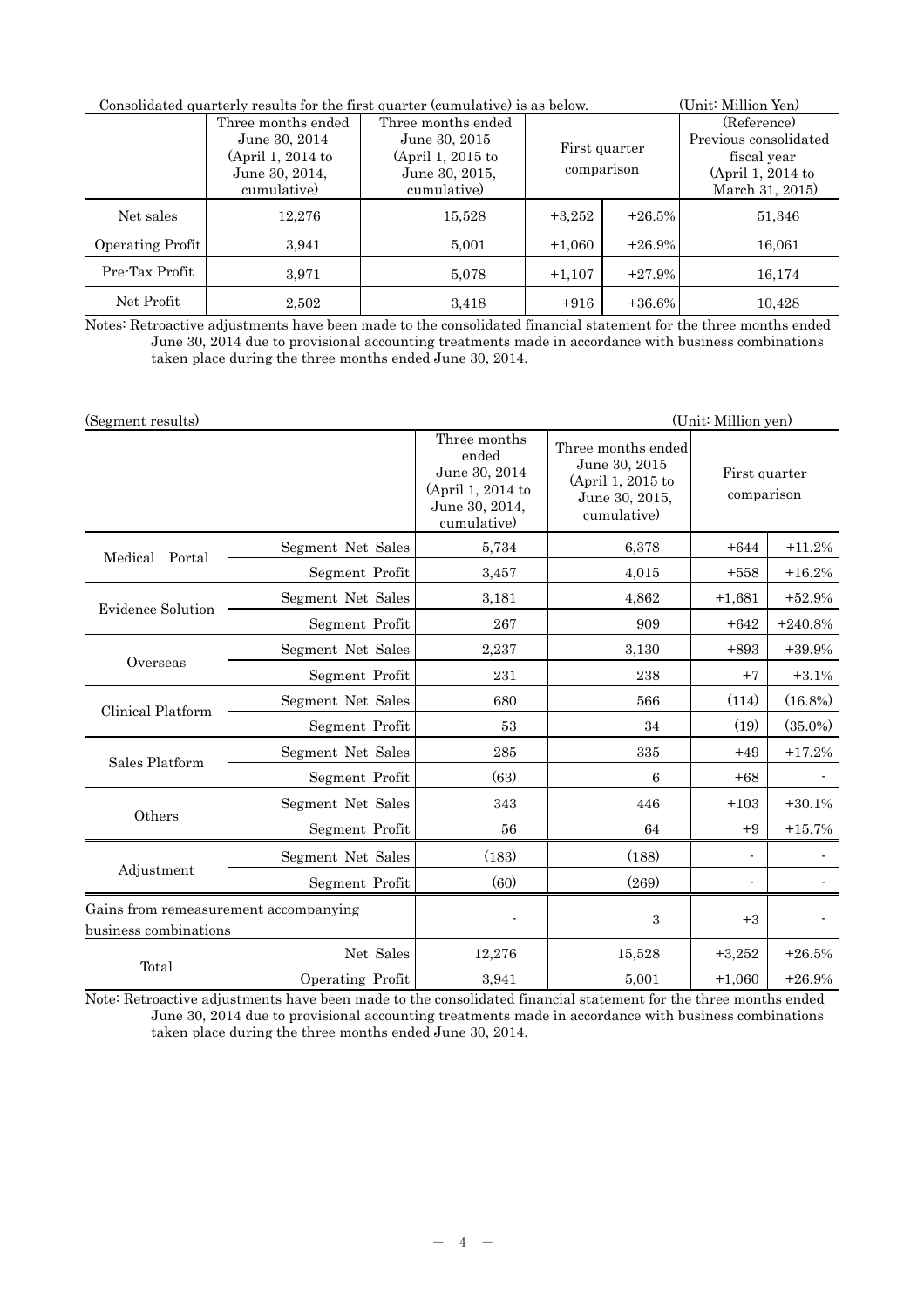### 1) Medical Portal

Marketing support sector targeting healthcare related companies produced sales of 2,859 million yen, higher by 5.4% year on year. Increased usage of services by pharmaceutical companies kept "MR-kun Family" services centered around "MR-kun" steady.

Marketing research sector produced sales of 498 million yen, an increase of 5.4% year on year. Improvements in sales force structure kept direct sales to drug companies steady.

Others sector produced sales of 3,022 million yen, higher by 18.5% year on year, led by M3 Career's job placement services targeting physicians.

The above results totaled 6,378 million yen, higher by 11.2% year on year, in sales for the Medical Portal segment.

 COGS and SGA amounted to 2,469 million yen, higher by 7.5% year on year, largely due to upfront investment in human resources across the entire M3 group to accommodate business growth.

 Combining the above results, the Medical Portal segment produced profits of 4,015 million yen, higher by 16.2% year on year.

### 2) Evidence Solution

The steady progress of projects along with the consolidation of IDA in March 2015 and Neues in April 2015, produced sales of 4,862 million yen, higher by 52.9% year on year. Corresponding to steady increases in backlog (reaching a segment total of 2.2 billion yen in scale), aggressive upfront investment in human resources and absorption of losses at Neues currently in the turn-around stage, resulted in segment profits of 909 million yen, higher by 240.8% year on year.

#### 3) Overseas

In the U.S. and U.K., expansion of marketing research services as well as job placement services produced sales of 2,829 million yen, higher by 33.2% year on year. It should be noted that an occurred event, where the group's US mail server was mistakenly recognized as a spam source, caused advertising service sales to decline. Also, a one-time fee of 44 million yen associated with the transfer of business from Profiles, Inc., has occurred. The above combined with China and Korea produced segment sales of 3,130 million yen, 39.9% higher year on year, and segment profits of 238 million yen, higher by 3.1% year on year.

#### 4) Clinical Platform

At C.M.S, a recoil from the high demand last fiscal year caused by the timing of revisions to the medical payment system, produced sales of 566 million yen, lower by 16.8% year on year, and segment profits were 34 million yen, lower by 35.0% year on year.

#### 5) Sales Platform

Business at M3 Marketing expanded steadily. After absorbing costs from aggressive upfront investments in human resources, resulting segment sales were 335 million yen, an increase of 17.2% year on year, with profits of 6 million yen, an improvement of 68 million yen year on year.

#### 6) Others

Business remained steady overall, with segment sales of 446 million yen, higher by 30.1% year on year, and profits were 64 million yen, higher by 15.7% year on year.

Combining the above segments, results for the entire group for the consolidated first quarter (cumulative) amounted to sales of 15,528 million yen, higher by 26.5% year on year, operating profit of 5,001 million yen, higher by 26.9% year on year, pre-tax profit of 5,078 million yen, higher by 27.9% year on year, and net profit of 3,418 million yen, higher by 36.6% year on year.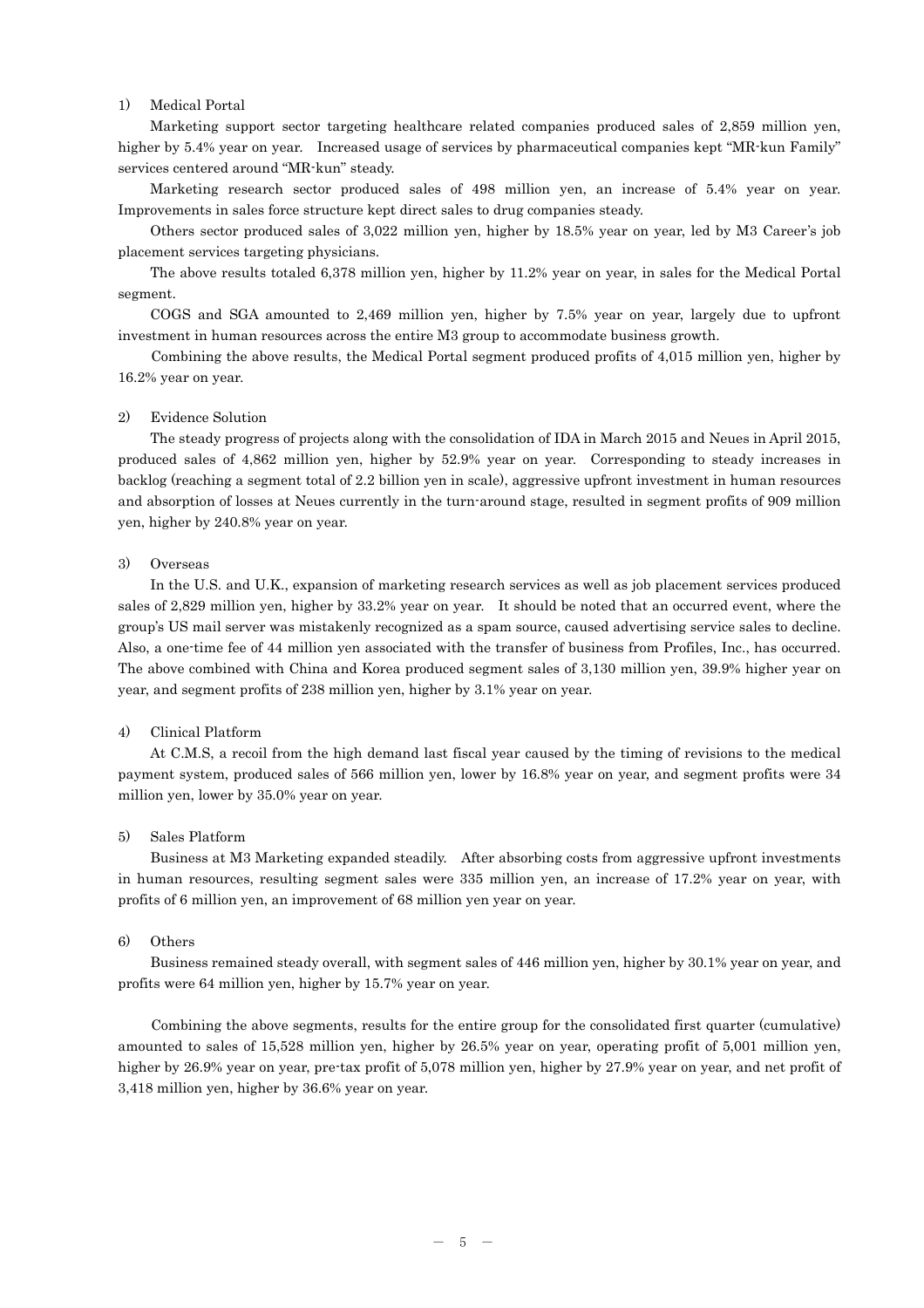## (2) Explanation of consolidated financial position

## 1) Condition of assets, liabilities, and net assets

Total assets were 59,897 million yen, a decrease of 228 million yen versus last fiscal year end. Under current assets, a decrease in cash and cash equivalents of 4,861 million yen produced a total of 29,233 million yen, a decrease of 3,118 million yen versus last fiscal year end. Under non-current assets, effects such as the increase in goodwill by 2,394 million yen from the consolidation of Neues, produced a total of 30,665 million yen, an increase of 2,889 million versus last fiscal year end.

Total liabilities decreased by 1,055 million yen versus last fiscal year end to total 12,561 million yen. Under current liabilities, effects such payment of corporate taxes decreased the accrued corporate tax payables by 1,848 million yen to produce a total of 10,738 million yen, a decrease of 1,555 million yen versus last fiscal year end. Non-current liabilities increased by 500 million yen versus last fiscal year end to total 1,823 million yen.

Total shareholder's equity increased by 826 million yen versus previous fiscal year end to total 47,336 million yen. While dividend of surplus was paid in the amount of 2,588 million yen, quarterly profit attributed to owners of the parent amounted to 2,984 million yen, resulting in an increase of 396 million yen in retained earnings.

### 2) Condition of Cashflow

Cash and cash equivalents for the consolidated first quarter (cumulative) decreased by 4,861 million yen versus last fiscal year end to total 15,045 million yen.

Cash flows from operating activities produced an inflow of 552 million yen, a decrease of 385 million yen in inflow year on year. The major component of inflow was pre-tax profit of 5,078 million yen, and the major component of outflow was a corporate income tax payment of 3,180 million yen.

Cash flows from investment activities resulted in a decrease in outflow of 1,903 million yen year on year, to total an outflow of 535 million yen. An outflow of 612 million yen paid for the transfer of business from Profiles has occurred.

Cash flows from financing activities resulted in an increase in outflow of 2,614 million yen year on year, to total an outflow of 4,791million yen. The main components were the dividend payments of 2,361 million yen to the owners of the parent company, and an outflow of 1,840 million yen from the repayment of short-term borrowings at the newly consolidated Neues.